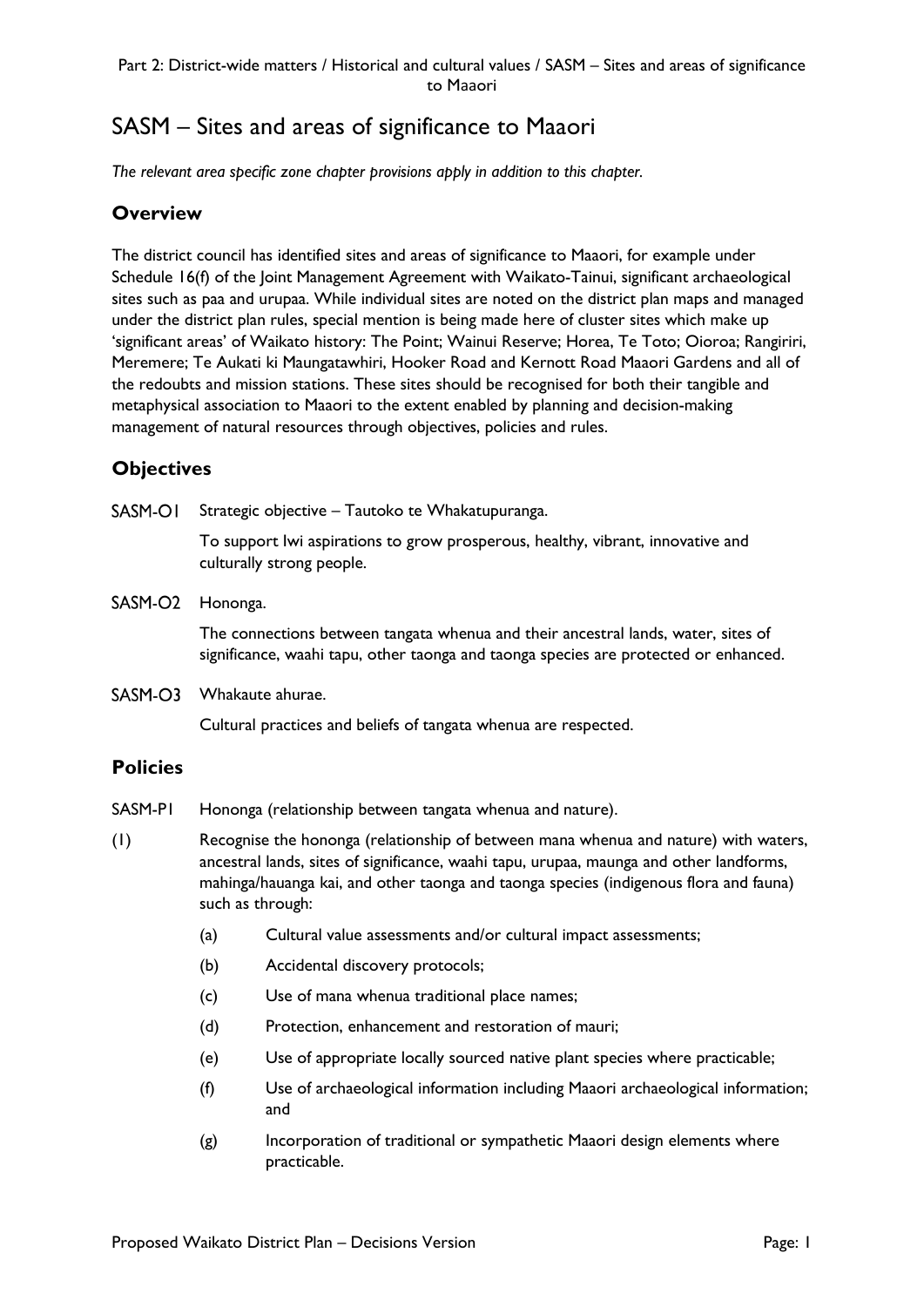- SASM-P2 Ngaa taonga tuku iho (Sites and areas of significance to Maaori).
- (1) Ensure subdivision, use and development does not compromise the cultural and spiritual significance of areas, including waahi tapu, urupaa, maunga and other landforms, mahinga kai, and indigenous flora and fauna.
- (2) Areas and sites of significance to Maaori including waahi tapu sites and waahi tapu areas are protected from adverse effects of development or activities on those sites.

## **Rules**

*Land use – effects*

| <b>SASM-RI</b> | Minor earthworks                                                                                                                                                                                                                                                                                                                                                                                                                               |                                                                                                                                                                                                                                |  |
|----------------|------------------------------------------------------------------------------------------------------------------------------------------------------------------------------------------------------------------------------------------------------------------------------------------------------------------------------------------------------------------------------------------------------------------------------------------------|--------------------------------------------------------------------------------------------------------------------------------------------------------------------------------------------------------------------------------|--|
| All zones      | (1) Activity status: PER<br><b>Where:</b><br>(a) Disturbance of land within a<br>SASM - Site and area of<br>significance to Maaori as<br>identified in SCHED3 - Sites and<br>areas of significance to Maaori<br>for the purposes of:<br>(i) Gardening;<br>(ii) Installation of fence posts;<br>(iii) Repair or maintenance of<br>existing underground farm<br>infrastructure; and<br>(iv) Interments in a burial<br>ground, cemetery or urupa. | (2) Activity status where<br>compliance not achieved: n/a                                                                                                                                                                      |  |
| <b>SASM-R2</b> | <b>Signs</b>                                                                                                                                                                                                                                                                                                                                                                                                                                   |                                                                                                                                                                                                                                |  |
| All zones      | (I) Activity status: PER<br><b>Where:</b><br>(a) A sign must comply with all of<br>the following standards:<br>(i) The sign is for the purpose of<br>identification and<br>interpretation of sites and<br>areas of significance to<br>Maaori.                                                                                                                                                                                                  | (2) Activity status where<br>compliance not achieved: RDIS<br><b>Council's discretion is restricted</b><br>to the following matters:<br>(a) Effects on cultural values of any<br>sites and areas of significance to<br>Maaori. |  |

*Advice note: The Sites and Areas of Significance to Maaori are also recorded archaeological sites and may also contain unrecorded archaeological sites. These sites are subject to the requirements of the Heritage New Zealand Pouhere Taonga Act 2014. Heritage New Zealand Pouhere Taonga must be contacted regarding development on, or in proximity to, these sites and the need to undertake an archaeological assessment to determine the need for an archaeological authority. The Heritage New Zealand Pouhere Taonga Act 2014 protects both recorded and unrecorded archaeological sites.*

| <b>SASM-R3</b> | Cultivation               |                                                           |
|----------------|---------------------------|-----------------------------------------------------------|
| All zones      | (1) Activity status: RDIS | (2) Activity status where<br>compliance not achieved: n/a |
|                | Where:                    |                                                           |